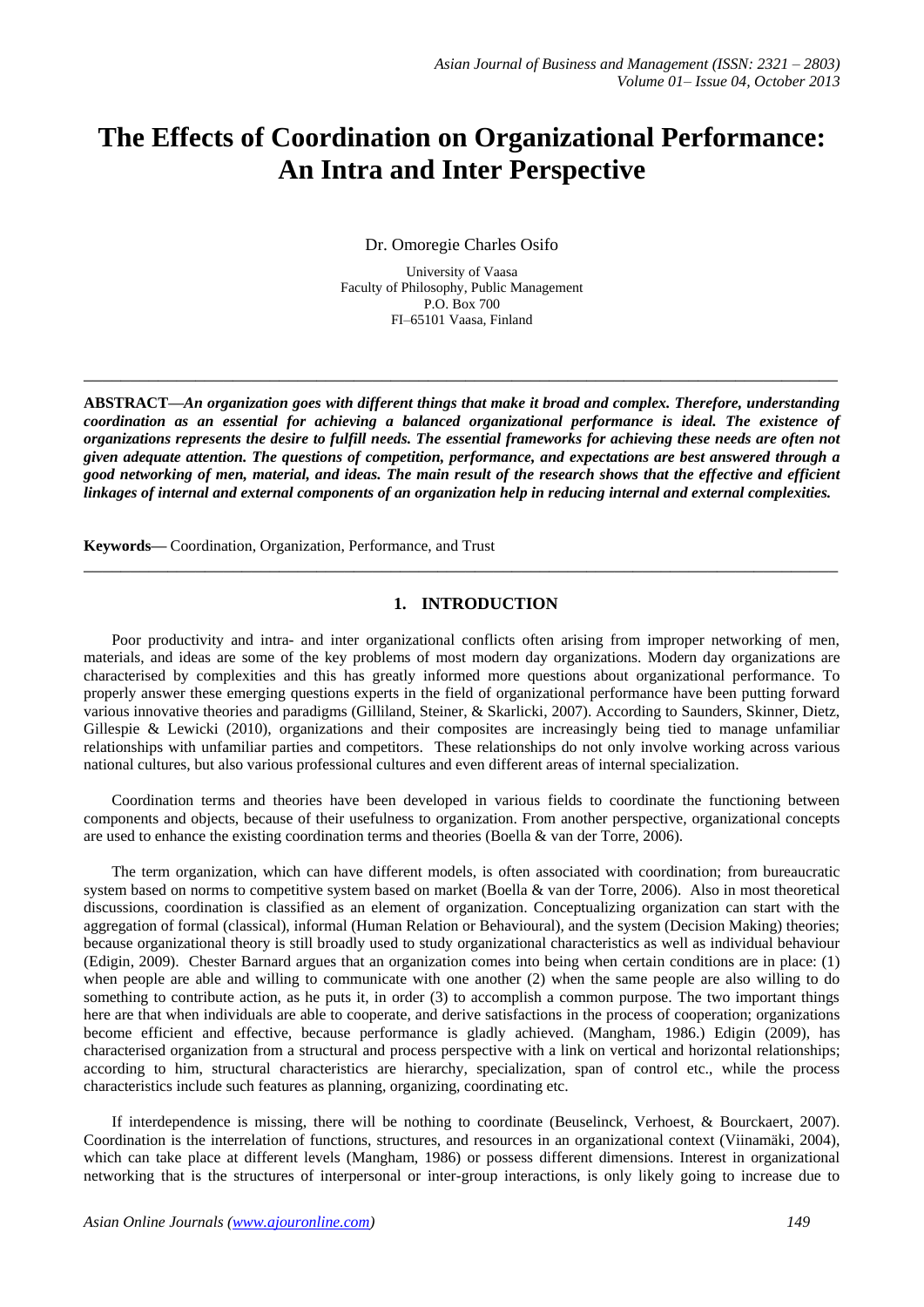different factors; especially, through contribution to organizational research and the desire for achieving organizational goals (Lehtimäki, 1996). The concept of coordination can be made more real, if critical examination is carried out about the design of main coordination instruments and their underlying mechanisms (Beuselinck et al., 2007).

Numerous studies have been able to justify the hypothesis that coordination and cooperation lead to better interpersonal and inter-group relations; because they create advance approaches in dealing with issues that emanate from intra-link and cross-cultural contexts (Kramer, 2010). A special focus on coordination gives a good answer to the question of performance. According to Viinamäki (2004), the more efficient coordination is in all levels of administration, the common outcome, cohesion, will be arrived at the most appropriate way; because coordination is a tool of bringing different components together. Every activity in an organization requires coordination of a variety of functions within and between firms in order to avoid complexities and unintended loses (Enright, 1992).

## *Purpose of Study*

The primary purpose of this paper is to state that coordination to an organization has both internal and external importance. To scientifically drive home this position, literature review with a narrative premise is adopted as a methodology to answering the following questions:

- 1. How can coordination lead to better organizational performance?
- 2. How can coordination help in increasing organizational trust?

Figure 1 below (A model of coordination and organizational performance) is a comprehensive model of coordination and organizational performance, although the model could still be expanded to accommodate more propositions.

#### *Literature Review*

Intra- and inter-organizational challenges inform the need for coordination (Viinamäki, 2004). Diversity is a thing of yesterday, today, and tomorrow and it is for this reason that strategic planning for the aim of maintaining harmony has become a thing of compulsion; because it is part of coordinative framework, which enriches and explore broader and profitable policies and activities for realizing better outcomes in different types of organizations (Lewis, 2006).

Organization is engrossed in circles of interdependence and it is aligned to culture and environment; in addition with their conditions. There is a purpose to question the pace of change and contingency in the culture and environment within which organizations have to function in our modern world (Pfeffer & Salancik, 1978 & Thompson & Jones, 2007). The environment is where other competing organizations and customers are located; every organization has its unique structure, policies, and ethics that differentiate it from others. The relationship between coordination and organization is most assumed to be reciprocal. Since organization does not exist in a vacuum, there is the need for coordination to tie and functionalize the components of organization. This process starts with the management, which adopt different organizational skills and strategies to see that employees are well positioned and certified to make use of organizational tools in the best ways that would guarantee acceptable outcomes.

Defined organizational goals can be influenced in various dimensions by challenges that can inform or create emerging goals. Internally, because of the role of coordination in an organizational setting, perceived cooperation that is informed by participation, transparency, motivation, and satisfaction sets in. Externally, because of the role of coordination in an organizational setting, defined boundary sets the right vision and focus for an organization. The external and internal roles of coordination set in the desired organizational trust. The relationship between trust and performance is also reciprocal; the internal outcome of organizational trust leads to the effective and efficient utilization of staffs and tools that affect performance positively. The external outcome of organizational trust leads to comparative cost advantage and goodwill that also affect performance positively.

# **2. THEORETICAL RESEARCH DVELOPMENT**

A considerable part of research on social networks goes with ideas, behaviours, and trends relating to interrelationships (Tzoumas, Amanatidis, & Markakis, 2012). A theoretical evaluation of performance that is tied to coordination and organization can be understood through networking. This can in addition create the following problems, which is also a representation of the structure of how my argument proceeds.

- ‒ how organization is defined
- ‒ how coordination is part of organization
- ‒ how coordination is part of trust and performance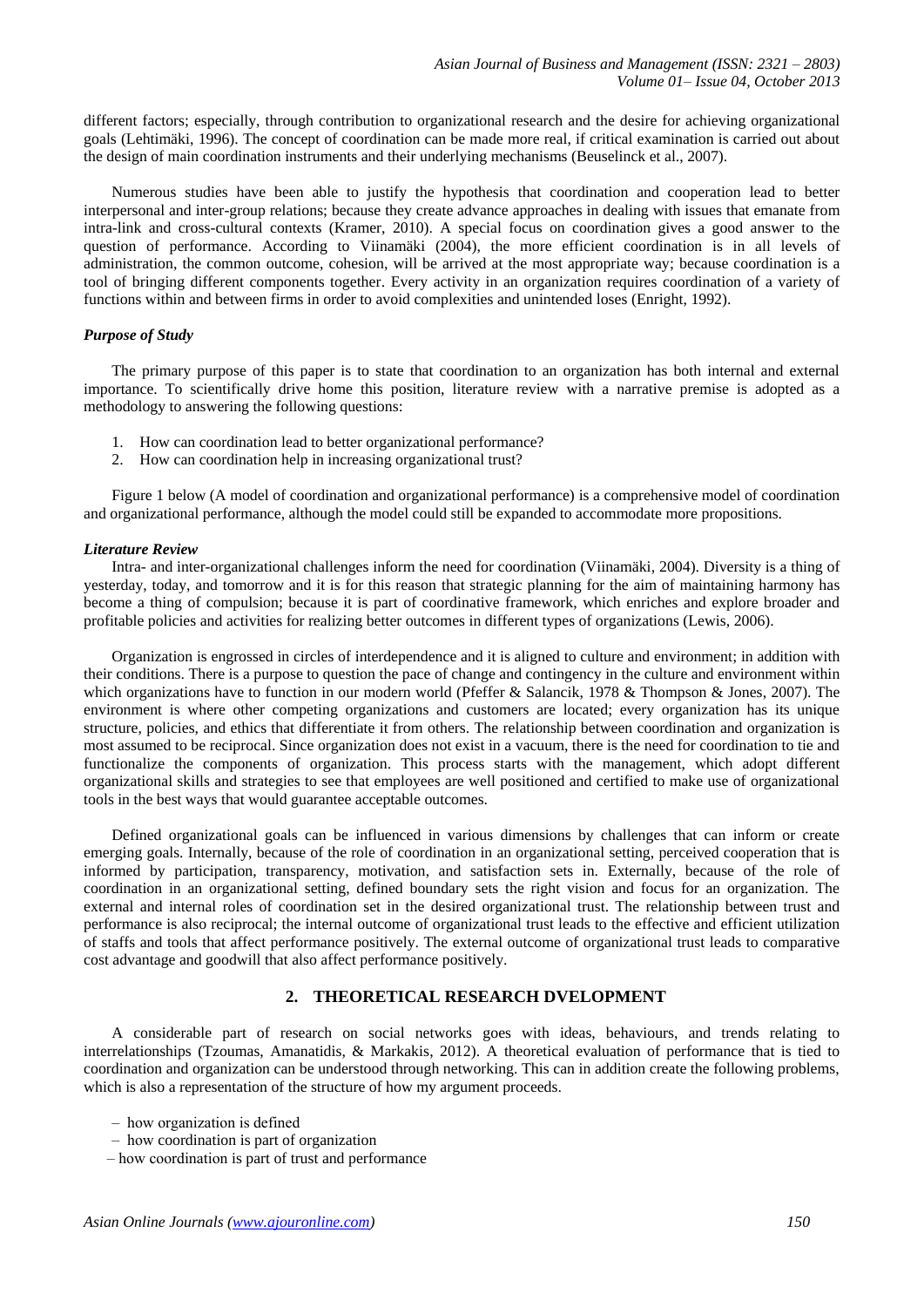Different fields of social sciences currently place key emphasis on networks and collaborations across time. The relevance of collaborative networks has become clear to experts in emergency management, because it is essential to the improvement of emergency management and response networks (Robinson, Eller, Gall, & Gerber, 2013). According to Shaw (2009), the social learning process is complementary to the social narrative process that depicts social realities amidst complexities and ineffectiveness. Understanding the concept of performance can be of numerous facets; one way to understand this in relation to coordination is that bilateral exchange is often embedded in networks (Casssar & Rigdon, 2011). Social network encourages a culture of performance, because of its positive relationship to trustworthiness (Di Cagno & Sciubba, 2010). The most notable challenges to performance are social network or coordination constraints (Serrien, 2008).

Network theory provides a framework and tools for studying structures of interpersonal and inter-group interactions. According to Wellman (1998), structural analysts follow different approaches. There are the formalists who main foci are on the form rather than the substances of a network; the formalists are of the opinion that uniform shapes of relationship may have uniform behavioural outcomes separate of the substantive context. On the other hand, we have the structuralists, who focus on the substantive questions related to both the pattern and the type of links between the nodes (Lehtimäki, 1996.) Evaluating the structure of organization can take both inter and intra organizational shapes that discuss the relevance and challenges of cooperation (Gelfand, Beng-Chong, & Raver, 2004). At the inter-organizational level, the focus is primarily on the relationship of two or more organizations; while the internal relationship within a particular organization is what matters at the intra-organization level. Lehtimäki (1996), has also argued that social networks are often described via a critical analysis of the patterns of social networks as well as an analysis of positional and cohesive structures within the networks.

Social network gives a better understanding to organizational behaviour (Krackhardt & Hanson, 1993). Coordination has been linked to trust, because coordination creates the network via which organizational performance is understood (Lehtimäki, 1996). According to Selznick (1957), performance in an organization is most often unrealizable when the instrument to keep the differentiated functions and structures in line with overall purpose is missing. From the perspective of Barney and Hansen (1994), the main enhancer of organizational competitiveness and performance is trust that is ushered in by coordination. It is true that a number of factors influence the growing flexibility of the work place and the work schedule, but it is coordination that plays the role of a balancer in this flexibility (Ronen, Friedman, & Ben-Asher, 2007).

Organizational networking takes different shapes and sizes. Experts in the field of Supply Chain Management (SCM) for example, have shown that a key avenue of cost savings and improved service performance in the supply link is via increased collaboration and integration among supply chain participants. (Eng, 2006.) The realization of the relevance of information flow interaction and integration set an organization towards efficient performance. Understanding network centrality variations gives a clearer overview about the ability to coordinate, because centrality is a structural attribute of nodes in a network. The difference between formal and informal sources of influence is that informal power emanates from an actor's position in communication patterns and interaction, while formal sources are defined by position in the organizational hierarchy. (Hossain & Wu, 2009.) Positioning in this regard, tries to explain whether high level placement affect the ability to coordinate and its success more than low level placement.

Studies have shown that top placement in organization has better tendency to affect coordination, because in there are the top management responsibilities engrossed. Top management employees in an organization assign responsibilities or delegate authority to lower lever employee in order to accomplish collective or stated organizational goals. Lower level employees are also relevant to the coordination scheme, because without them the network is not complete. (Hossain & Wu, 2009.) In summarized conclusion, both the higher and lower level employees are relevant in relative ways to the goals of an organization.

Roles are created and responsibility defined as models of re-establishing obligation in our modern society where the need for everyday advancement has become imperative. Responsibility attributes action to an agent; it does so in push of natural structures of obligation. Responsibility tries to make up for the space by evaluating the scope of accountability and obligation within the boundary of law and common culture. (McKeon, 1957 & Winter, 1966.) Networking theory therefore, helps in understanding the responsibility and role dynamics and how they relate to achieving organizational performance via intra- and inter-relationships.

## *2.1. Organization Defined*

Organization can be defined as a social entity, where people are systematically structured and managed to meet a set target on an endless basis. Organizations can possess public or private outlook; organization can be driven by profit making or humanitarian interest. According to Presthus (1979), organization can also be defined as large, fairly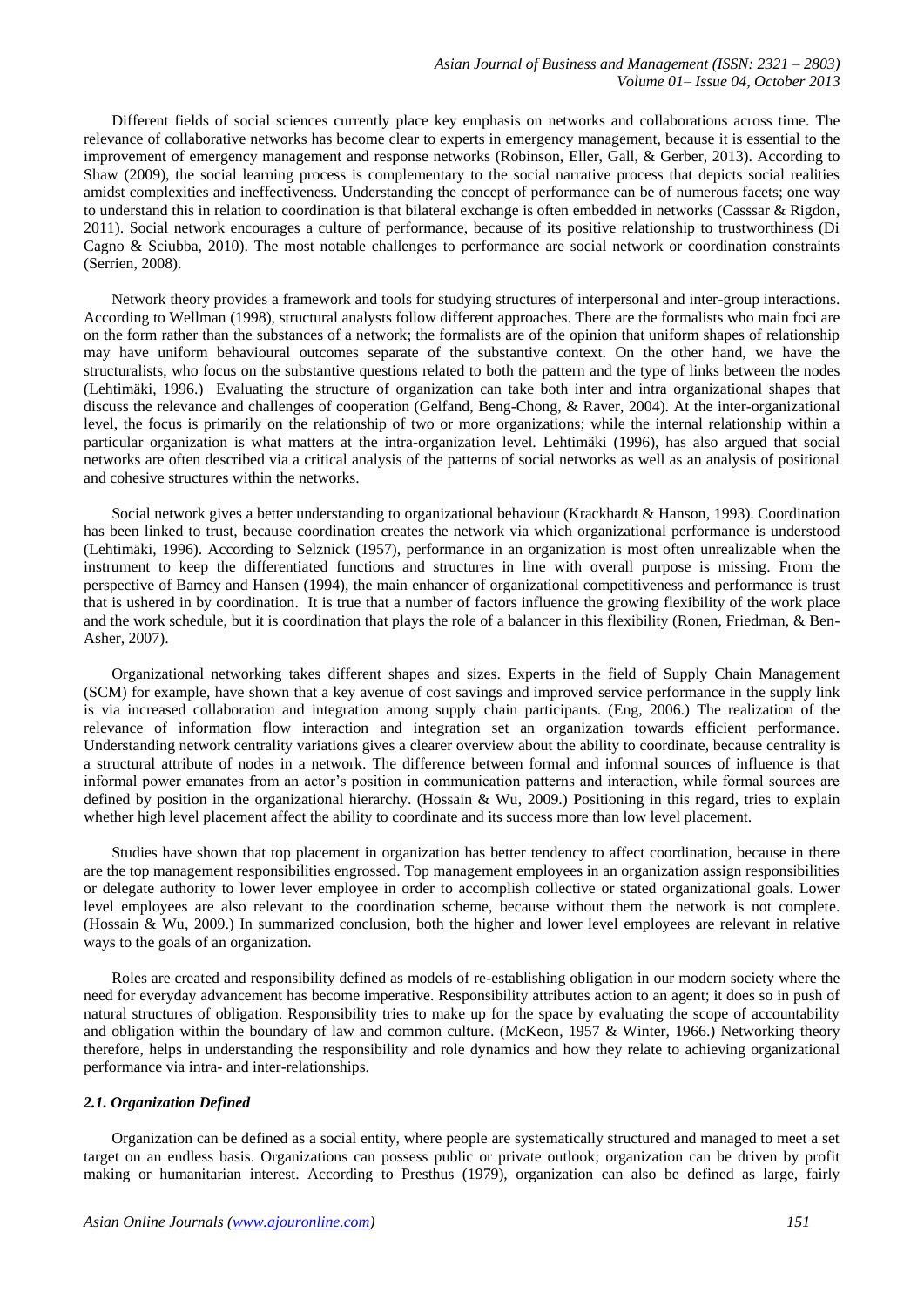permanent social system designed to realize set objectives via coordinated activities of its members. It has become obvious that organizations, both public and private are changing significantly, and the fundamental problem for most organizations is how to modify their design and structure to better accommodate environmental and cultural challenges (Thompson & Jones, 2007). Organizational norms as a set of embedded values and beliefs have long been noted in literature to provide norms that bind individuals into collectivities (Eng, 2006). The organizational theory is important, because it deals with the formal structures, internal workings and external environment of complex human organization (Edigin, 2009). Formal organization is designed to perform some specified tasks, while informal organization has no such legal rationale for existence, but it is acknowledged as a special part of organization (Chisholm, 1989).

An understanding of the formal theories of organization can be a good start to any organizational discussion. Frederick Taylor the father of scientific management argues that the main task of scientific management principles is to prove that science can produce good result (Taylor, 1912). Max Weber has stated that one key principle of bureaucracy is the fixing of official jurisdiction areas, which are governed by laws or administrative regulations; while others deal with the issues of hierarchy, documentary formalization, dichotomy of private and official lives, and the training prerequisite (Weber, 1922). Henri Fayol, a proponent of administrative efficiency was interested about the functions of top management and the principles of management (Pugh & Pugh, 2005). Colonel Urwich and Luther Gulick developed on Fayol's Principles, though they rephrased them to POSDCORB acronym, which stands for: planning, organizing, staffing, directing, coordinating, reporting, and budgeting (Gulick & Urwirck, 1957).

Analysis of the informal theory of organization can begin from the human relation school. This school of thought focuses on the placement of human factor as the most primary in a productive process. Elton Mayo, who is part of this school of thought pointed out that it takes more than financial incentives to be motivated, because job frustration and dissatisfaction for examples cannot be won over by money. According to Frager (1987), Abraham H. Maslow the scholar, most linked to the theory of motivation was a man who patiently listened to himself and to his unshaken philosophy in the positive attributes of the human species; because of his ability to ask important questions that are useful to the life of a man. His need hierarchy classification goes from the physiological needs to safety needs; belongingness and love needs to esteem needs; and then self-actualization need (Frager, Fadiman & McReynolds, 1987).

The systems organization theory emphasizes the relevance of decision making over structural and behavioural dynamics of organizations. Decision-making is the foundation of administration, and that the vocabulary of administrative theory should be deduced from the logic and psychology of human choice. Administration is literally, defined as the art of getting things done and it focuses upon models for insuring incisive action. Principles are set forth for getting concerted action from groups of men. It is reasonable to argue that every practical activity involves both deciding and doing*,* but the responsibility of deciding also cut across administrative organization quite as much does the responsibility of doing, which of course is a strong part of the latter. Therefore, a general administrative theory of administration must go with principles of organization that will guarantee right decision-making along with the principles that will guarantee viable action. (Simon, 1997.)

What comes to mind first when the relationships between formal and informal organizations are discussed is complexity. One main representation of informal interactions is that they happen repeatedly without any conscious purpose and this makes it evident that informal organizations are structureless without defined subdivisions. This is because informal organization creates certain attitudes, understandings, customs, habits, institutions; and the condition under which formal organization may arise. The primary aim of our argumentation therefore, is that informal organization informs a certain amount of formal organization, and may be a mirage without the presence of formal organization, because a solid object of action is important for social satisfaction. The easiest form of doing things together then becomes *conversation*. (Barnard, 1938.) To talk about organization therefore, is to talk about achieving results; structures and formation; management's responsibilities; employees´ wellbeing; understanding and relating with other organizations; and marking costumers/citizens expectations and desires.

#### *2.2. Coordination as Part of Organization*

Emile Durkheim the foremost sociologist has referred the result of lack of concrete purposes in a condition of social complexity as *anomie.* Winning over the heart and consent of people who do not share the same hopes, ideas, aspirations, values, customs, habits, preferences, rules, and laws can be naturally challenging in a singular context. The important need of individual is association and purposive cooperation is the desire of every right thinking man. (Barnard, 1938 & Lewis, 2006.) Evaluation and empirical analyses on decision making are intertwined; it is within this premise that instrumentalism, finds a foot holding. Decision-making is ordinarily formalized as means-ends relationship; because the agreement on policy is the practicable test of policy correctness. (Lindblom, 1959.) The mixed scanning approach to decision making therefore, suggests the incorporation of some aspects of both rational compressive and incremental approaches to decision making (Etzioni, 1967).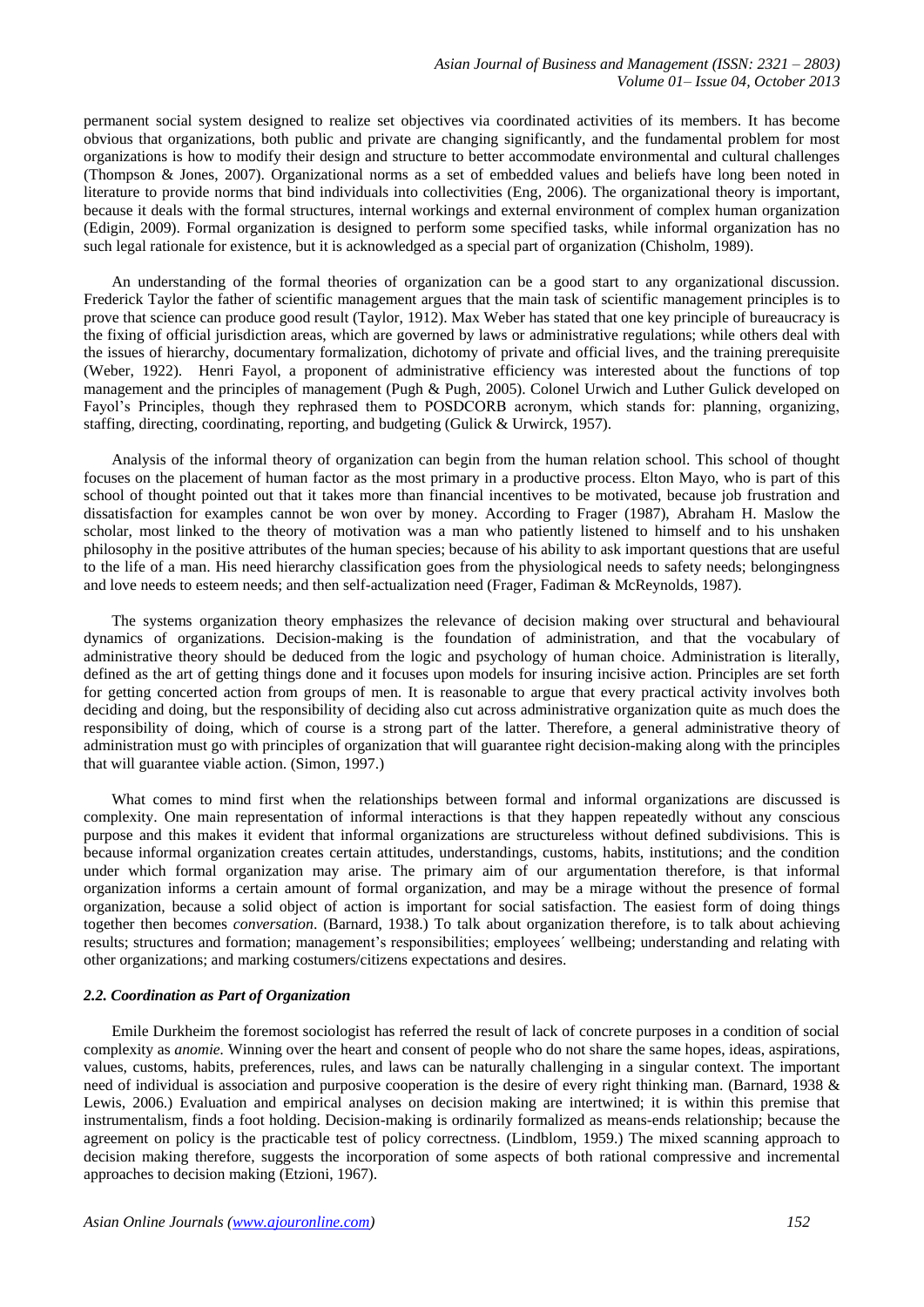Vertical organizational structure is characterised by hierarchy, because of the power context or pattern that flows from top to bottom; while there is horizontal organizational structure when there are more preferences for specialization and participation. The organizational structure becomes decentralized, flat, and, flexible because employees are granted more responsibilities for their task (Ronen et al., 2007). Irrespective of the posture of an organization, coordination is relevant. Coordination is a formal process, because it is scientific; coordination is an informal process, because it is human relation oriented; and coordination is a systemic process, because it is arriving at the most appropriate decision that can have good internal and external effects. Fayol, Gullick, and Urwick are some notable administrative scholars who have dealt with coordination as a principle of organization. But little has been done to explicate the centrality of coordination to other principles of administration. In re-examining Urwick and Gulick POSCORB; an acronym that stands for planning, organizing, staffing, directing, coordinating, reporting, and budgeting.

Coordination is a part of planning, because it tells what to include in a good plan and how to execute it. Coordination is part of organizing, because it takes the first lead (Gulick & Urwirck, 1957). Coordination is part of staffing, because it specifies who should be a staff and the rational placement. Coordination is part of directing, because it gives it a clear focus. Coordination is coordinating. Coordination is a part of reporting, because it makes it realistic. Finally, coordination is part of budgeting, because it gives it a good appraisal.

For there to be an effective coordination, a clear definition of roles and responsibilities must be emphasized (Viinamäki, 2004). According to Boella and van der Torre (2006), roles structure personnel and departments, which in turn structure organization. Discussing organization generally goes with broad and complex challenges. In this regard, coordination informs the needs for reformation and ethicality at the most appropriate times. The fact that often our organizations are quite large and studies about effect of group size have tended to focus on process dynamics. Generally, no collective good can be attained without some group agreement and coordination; because obligation is best fulfilled with reciprocation. (Provis, 2004.) Coordination therefore, tries to answer the questions of why, how, when, and who of organization.

The State Service Commission of New Zealand (2013), has enumerated some disadvantages of coordination in an organization to include: 1) *"less clear lines of accountability for policy development and service delivery; 2) longer decision-making processes; 3) greater difficulty in measuring effectiveness and determining impact, because of the need to develop and maintain more sophisticated performance measurement systems; 4) direct and indirect costs of management and staff time spent establishing and sustaining joint working arrangements; 5) organizational and transitional costs of introducing joint approaches and structures; and 6) can lead towards consensus and the "lowest common denominator" at the expense of making tougher decisions about trade-offs to get better results for the public".* However, the advantages of coordination to an organization to a large amount from different perspectives surpass the disadvantages, because most of the disadvantages listed in this paragraph and others can easily be turned into advantages with little modified positive thinking towards the roles of coordination.

#### *2.3. Coordination as Part of Trust and Performance*

Every practice to a large extent is determined by theory (Drucker, 1985). According to TutorVista (2013), *"coordination like the nervous system perceives the changes around us through our senses; it controls all the activities of the muscles in* response *to the changes outside; it maintains the internal environment of the body by interrelating the functions of the various internal organs and the involuntary muscles; it stores the previous experiences as memory that helps us to think and analyse our reactions; and it conducts messages between different parts of the body".*

Coordination has links to trust and performance in many ways. Coordination produces performance, because it produces the necessary trust needed for achieving performance through networking. The demand for performance has been one issue that has characterized organization in recent times (Radin, 2000), because it has become the most regularly studied concept in organizational management (Cohen & Vigoda–Gabot, 2004). According to Geuras and Garofalo (2005), performance in most instances is substituted for productivity, since the "real world" of the manager is a world filled with deadlines, budgets, and clientele to serve. Trust, or the lack of it, has been identified as a 'make-orbreak' factor in partnership and strategic cooperation; crisis conditions tend to stress trust indicators, many believe trust is central to coordination and cooperation (Smith & Schwegler, 2010).

Arnaud and Schminke (2007), have argued that the placement of every element in an organization should have a viability to positively affect performance. The interaction of the different components in and outside organization is what coordination represents. Internally, coordination is setting rules and standards based on cooperation; externally, coordination is fostering relationship and interest aggregation. The enhancements of inter-personal and inter-group relationships, guarantee performance that goes with trust. Through cohesion, conflicting interest are understood and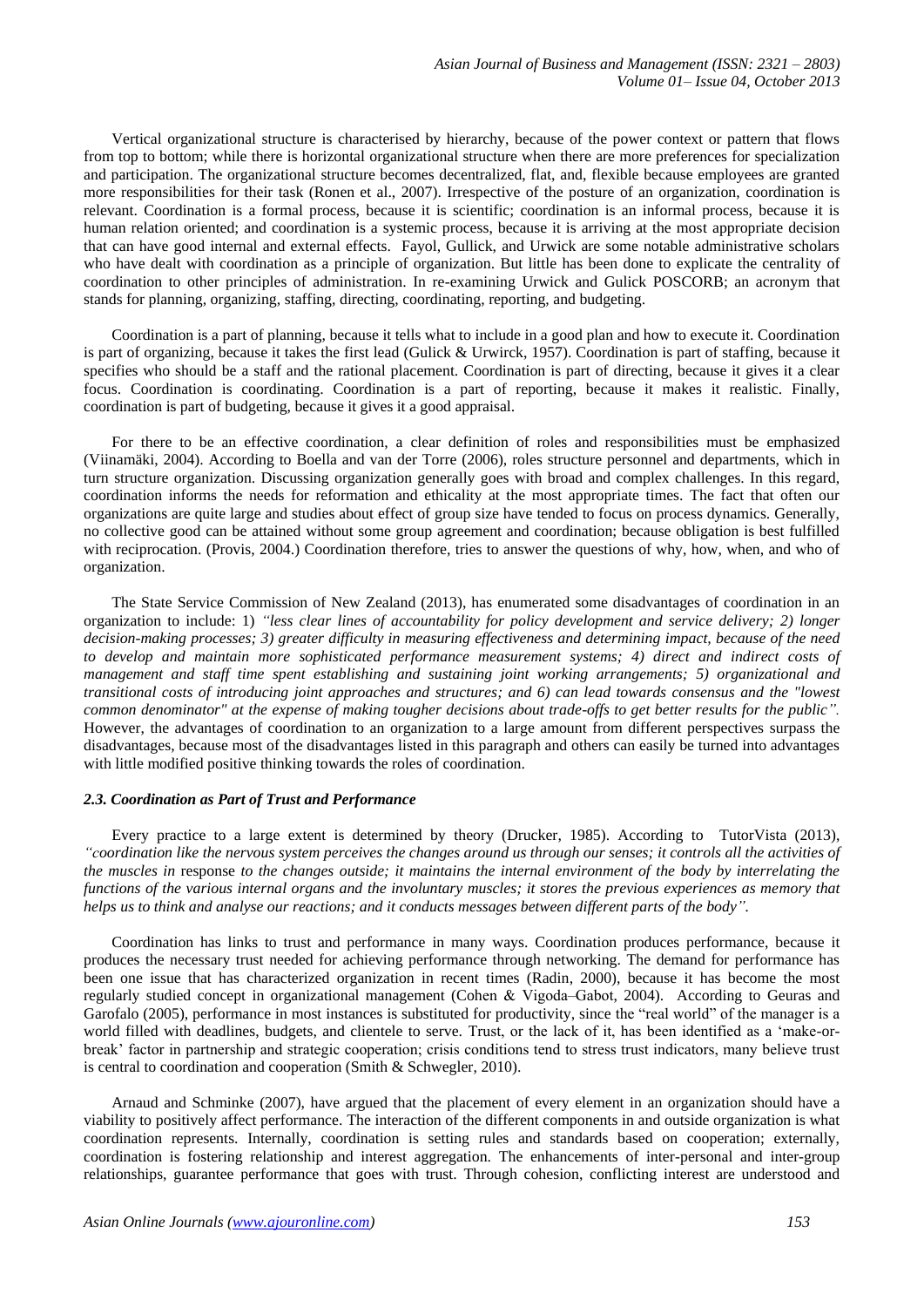balanced in congruence with expectations from the larger society or external environment. In the external environment are culture, competition, and expectations. Through coordination, essentials from the external environment are imported into organization; these include staffs and other relevant factors of production that help in actualizing performance. On the other hand, trust is boosted when the end result and ideological representations of an organization are well exported to the external environment. It is obvious therefore, that trust and performance can be a mirage if coordination is missing.

## **3. PREVIOUS STUDIES**

As stated earlier, the empirical part of this research is premised on previous studies or literature review. Previous research helps a researcher in understanding conventional/popular and reliable/tested positions about a present research inquiry or work. The qualitative analysis of data from literatures is premised on the narratives of the main assumptions on the concepts and variables of study. Table 1 (A Selection of Literature on Coordination, Organization, Trust, and Performance) contains some main assumptions about coordination and organization; and trust and performance from different views.

Table 1 (A Selection of Literature on Coordination, Organization, Trust, and Performance) has been able to display that organization has links to different elements. Explicating the relationship between coordination and organization cannot be completed without a look at the relationship between trust and performance. If collective responsibility is tied to social structures, then the social trust that collective responsibility generates also enhances the outcomes of social structures. The nervous system among many things absolves internal and external shocks in order to achieve a focused outcome. Organization successfully exists when gains outnumber deficit based on long term progression. When incompatible behaviours are reconciled, successful interaction and collaboration are achieved through the establishment of trustworthiness. The integration of organizational dynamics leads to sustainable relationship and outcomes. The reduction of uncertainty helps in the realization of vision. Smooth networking leads to understanding that informs competitive cost advantage. The connection of roles among intra and inter groups leads to profitable expertise. The linking of trust and performance among competing groups leads to specialization that generates better outcomes. The delineation and assigning of responsibilities create the most appropriate structures for achieving results.

In addition, the renewal of continuity enhances trust and performance in different ways. Interdependence leads to merger, growth, and sustainability. The establishment of trust is the beginning of avoiding social milieu. Reinventing ideal structure helps to smoothing the relationships between superior and junior personnel in an ideal organization. Rational ideas/decisions in an organization emerge and materialize through the coordination framework and this to an appreciable extent positively affects the formal and informal channels of performance. A coordinated management of diversity positively affects performance and trust on long term basis. Participation generated by trust is one main solution to negative organizational isolation and redundancy. Specialization becomes established through satisfaction that is made possible by coordination, because consistency and improved outcomes are what specialization informs. Coordination, organization, trust, and performance are no doubt tied to one another and relatively useful interdependently.

## **4. CONCLUSION**

This study is a qualitative research that emphasizes the effects of coordination on organization, from an intra-and inter performance outlook. As it has been argued, it is challenges that inform the need for coordination and challenges can be of different forms or dimensions. The primary drive or purpose of any organization is to achieve a meaningful outcome or performance. Due to the natures of internal and external complexities that go with organization, coordination becomes a relevant element. Internally, organization comprises of management, employee, tools, structures etc. Externally, organization comprises of environment, culture, competitors etc. Coordination is part of network analysis, because of its emphasis on interdependence, cooperation, trust, performance and competition.

Emphasizing the internal and external relevance of coordination has been the main task of this research along with answering the questions of how coordination can lead to better organizational performance; and how coordination can help in increasing organizational trust. The main findings of this research are presented in table 2 (Main Findings of the Study) below in relation to special issues like the effective and efficient connections of internal and external organizational components; and the clear definition of internal and external organizational interests and goals. These issues have different implications in regards to organization, trust, and performance.

Coordination has different ways it can lead to better organizational performance. From the various literature reviewed, it can be summed that coordination lead to better organizational performance through internal and external strings that give every nature of advantage to an organization. Internally, personnel and tools are structured in the order of producing the best result. Externally, organization is best positioned in the form of realizing internally set objectives even with the presence of other competing organizations.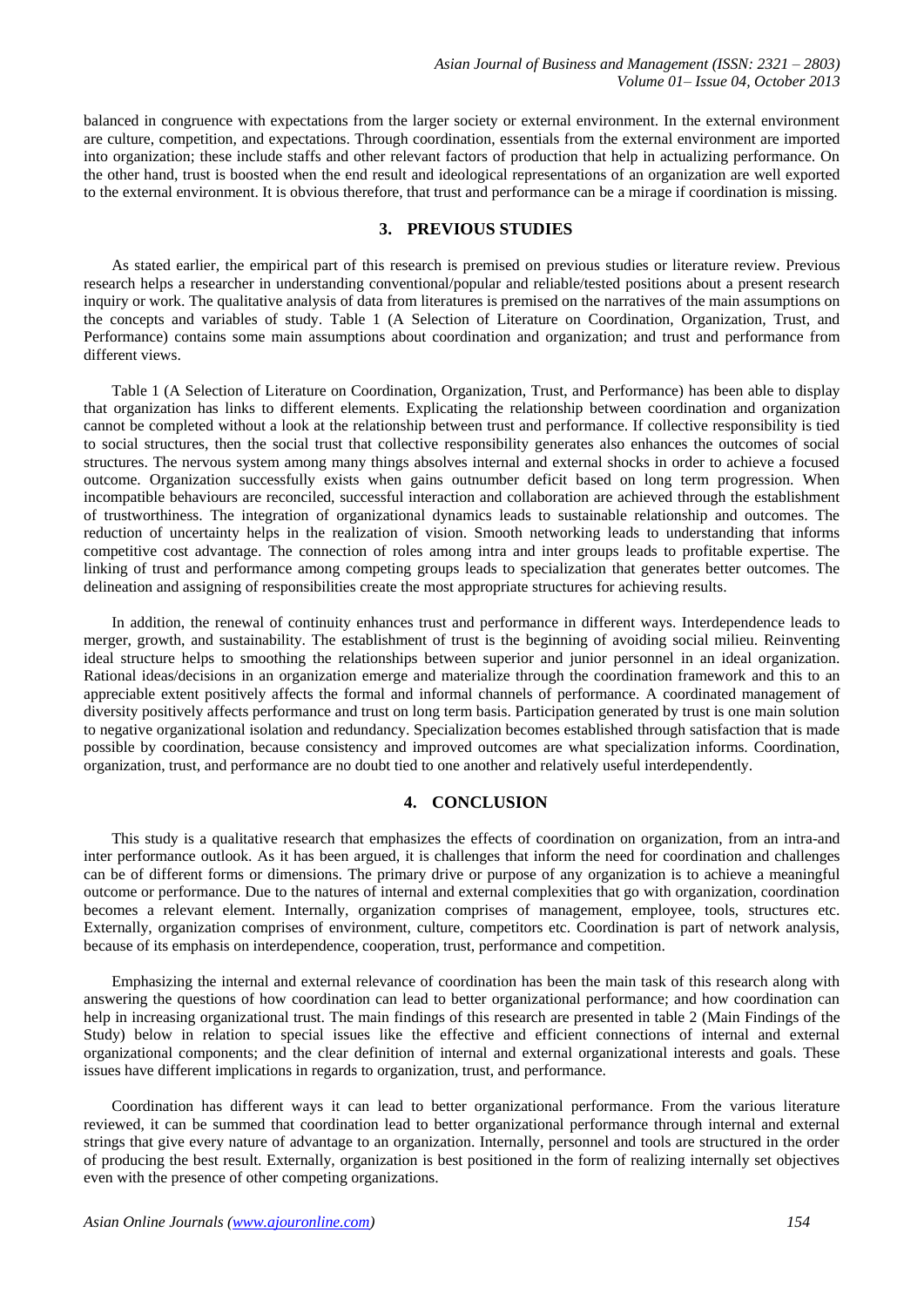Coordination can help in increasing organizational trust also through different ways. From the various literature reviewed, it was visible that trust is part of performance, because trust represents a foundation and instrument/value of performance. Coordination can help in enhancing the internal and external dimensions of trust. Internally, more interaction leads to better cooperation, and better cooperation leads to higher trust. Externally, better interaction leads to focus, and focus leads to comparative cost or competitive advantage and goodwill. Increasing organizational trust is increasing organizational performance, because trust is performance. From a general conclusion, it is arguable that coordination is important, because it is tied to both the internal and external aspects of organizational performance.

# **5. RECOMMENDATIONS FOR FUTURE STUDY**

Every research work has its areas of weakness or missing links relating to unexplored perspectives and ideas not fully operationalized. Therefore, in order to develop this present area of research I would recommend first that more researches should be conducted to ascertain the challenges coordination might encounter in multi-cultural organizations.

Secondly, I would recommend that more researches that use primary empirical data should conducted to understand how coordination affects the performances of private and public organizations from relative perspectives.

## **6. REFERENCES**

- Arnaud, Anke, & Marshall Schminke (2007). *Ethical Work Climate: A Weather Report and Forecast. In: Managing Social and Ethical Issues in Organization.* 181–227. Greenwich: Information Age Publishing.
- Arshinder, Arun Kanda & S.G. Desmukh (2008). Supply Chain Coordination: Perspectives, empirical studies and research Directions. Int. J. Production Economics 115, 316-335.
- Barnard, Chester I. (1938). *Informal Organizations and Their Relations to Formal Organization. In: Classics of Public Administration,* 104–108. Eds. Jay M. Shafritz, Albert C. Hyde & Sandra J. Parkes. Belmont etc.: Wadsworth, a Division of Thomson Learning, Inc.
- Barney, J.B. & M. H. Hansen (1994). Trustworthiness as a Source of Competitive Advantage. *Strategic Management Journal*. Volume 15, 175-190.
- Beuselinck, Eva, Koen Verhoest & Geert Bouckaert (2007). *Reforms of Central Government Coordination in OECD-Countries for Cross-National Unifying Processes? In: Cultural Aspects of Public Management Reform*. 77‒109. Eds. Kuno Schedler & Isabella Proeller. Amsterdam: JAI Press.
- Bearfield, Domonic A. & Warren S. Eller. Writing a Literature Review: The Art of Scientific Literature. In: *Handbook of Research Methods in Public Management. Public Administration and Public Policy*/134, 61–72. Eds. Kaifeng Yang & Gerald J. Miller. Boca Raton: CRC Press (Taylor & Francis Group).
- Boella, Giudo & Leendert van der Torre (2006). *Coordination and Organization: Definitions, Examples and Future Research Directions*. Electronic Notes in Theoretical Computer Science. Volume 150, 3–20.
- Cason Timothy N., Anya C. Savikhin, & Roman M. Sheremeta (2012). Behavioural spillovers in coordination games*. European Economic Review,* 56, 233‒245.
- Cassar, Alessandra & Mary Rigdon (2011). *Trust and Trustworthiness in Networked Exchange. Games and Economic Behaviour*. Volume 71, 282‒303.
- Cohen, Aaron & Eran Vigoda-Gadot (2004). *An Empirical Assessment of the Relationship between General Citizenship Outcomes. In: Citizenship and Management in Public Administration: Integrating Behavioural Theories and Managing Thinking.* 61–82. Eds. Eran Vigoda–Gabot & Aaron Cohen. Northampon: Edward Elgar Publishing Ltd.
- Ching, Chee, Clyde W. Holsapple, & Andrew B. Whinston (1996). Toward IT Support for Coordination in Network Organizations. *Information & Management* 30, 179-199.
- Chisholm, Donald (1989). *Coordination without Hierarchy: Informal Structures in Multiorganizational Systems.*  Berkeley: University of California Press.
- Di Cagno, Daniela & Emanuela Sciubba (2010). Trust, Trustworthiness and Social Networks: Playing a Trust Game when Networks are Formed in the Lab. *Journal of Economic Behaviour & Organization*. Volume 75, 156–167.
- Dietz, Graham, Nicole Gillespie & Georgia T. Chao (2010). *Unravelling the Complexities of Trust and Culture. In: Organizational Trust: A Cultural Perspective.* Cambridge: Cambridge University Press.
- Drucker, Peter F. (1985). *Innovation and Entrepreneurship.* London: Richard Clay (The Chaucer Press) Ltd.
- Edigin, Lambert Uyi (2009). Organizational Theories: A Conceptual Analysis. *The Nigerian Journal of Politics and Public Policy.* Volume 5. Nos. 1 & 2.
- Enright, Michael J. (1995). *Organization and Coordination in Geographically Concentrated Industries. In: Coordination*  and Information: Historical Perspectives on the Organization of Enterprise. 103–146. Chicago: Chicago University Press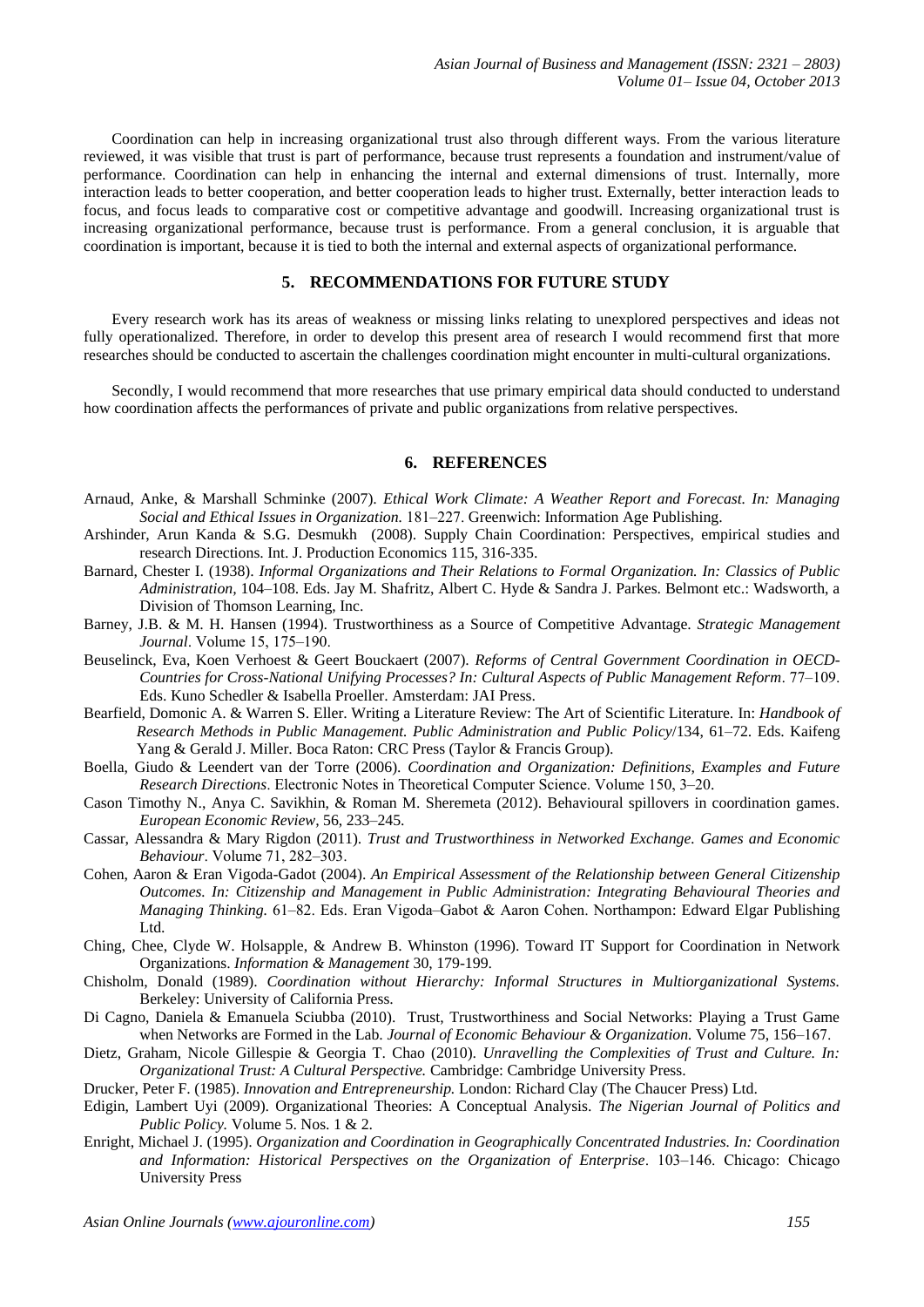- Eng, Teck-Young (2006). An Investigation into the Mediating Role of Cross-Functional Coordination on the Linkage between Organizational Norms and SCM Performance. *Industrial Marketing Management.* Volume 35, 762‒773.
- Etzioni, Amitai (1967). Mixed Scanning: A Third Approach to Decision Making. *Public Administration Review*. Volume 27, No5, 385‒392.
- Fischer, Frank & Carmel Sirianni (1984). Organizational Theory and Bureaucracy. A Critical Introduction. In: *Critical Studies in Organization & Bureaucracy,* 3‒20. Eds. Frank Fischer & Carmel Sirianni. Philadelphia: Temple University Press.
- Frager, Robert (1987). *The Influence of Abraham Maslow. In: Motivation and Personality, Abraham H. Maslow.* xxxiii‒xii. Eds. Robert Frager, James Fadiman, Cynthia McReynolds. New York: Harper & Row Publishers
- Frager, Robert, James Fadiman & Cynthia McReynolds (Eds.) (1987). *Motivation and Personality, Abraham H. Maslow.* New York: Harper & Row Publishers
- Gelfand, Michele J., Beng-Chong, & Jana L. Raver (2004). *Culture and Accountability in Organizations: Variations in Forms of Social Control across Cultures.* Human Resources Management Review. Volume 14, 135–160.
- Geuras, Dean & Charles Garofalo (2005). *Practical Ethics in Public Administration*. Virgina: Management Concept Inc
- Gilliland, Stephen W., Dirk D. Steiner, & Daniel P. Skarlicki (2007). *Managing Social and Ethical Issues in Organizations.* Greenwich: Information Age Publishing.
- Groenewegan, L.P.J, A.W Stan, P.J. Toussaint, & E.P. de Vink (2006). Paradigm as Organization-Oriented. Electronic Notes in Theoretical Computer Science 150, 93-113
- Gullick, Luther & Colonel Lyndall Urwich (eds.) (1957). *Papers on the Science of Administration. New York*: Institute of Public Administration.
- Hannan, Michael T. (1989). *Organizational Ecology.* Cambridge: Harvard University Press.
- Hossain, Liaquat & Andre Wu (2009). Communication Network Centrality Correlates to Organizational Coordination. *International Journal of Project Management.* Volume 27, 795–811.
- Kramer, Roderick M. (2010). *Trust Barriers in Cross-Cultural Negotiations: A Social Psychological Analysis. In: Organizational Trust: A Cultural Perspective.* 182‒204. Cambridge: Cambridge University Press
- Kranckhardt, D & J. Hanson (1993). Informal Networks: The Company behind the Chart. *Harvard Business Review.*  $71 - 104$ .
- Lehtimäki, Hanna (1996). Coordination through Social Networks. *University of Tampere.* Series A1, Studies 43.
- Lewis, Richard D. (2006). *When Cultures Collide: Leading Across Cultures.* Boston: Nicholas Brealey International
- Lindblom, Charles E. (1959). *The Science of Muddling Through. In: Classics of Public Administration,* 177–187. Eds. Jay M. Shafritz, Albert C. Hyde & Sandra J. Parkes. Belmont etc.: Wadsworth, a Division of Thomson Learning, Inc.
- Mangham, Iain L. (1986). *Power and Performance in Organization.* New York: Basil Blackwell Inc.
- McKeon, Richards (1957). The Development and Significant of the Concept of Responsibility. *Revue Internationale de Philosophy* Vol. 2 (39), 3‒32.
- Pfeffer, Jeffery & Gerald R. Salancik (1978). *The External Control of Organizations: A Resource Dependence Perspective*. New York: Harper & Row, Publishers.
- Presthus, Robert (1979). *The Organizational Society*. London: St. Martin´s Press, Inc.
- Provis, Chris (2004). *Ethics and Organizational Politics.* Cheltenham: Edward Elgar.
- Pugh, D.S & D. J. Hickson (1976). *Organizational Structure in its Context: The Aston Programme 1*. Hants, England. SAXON HOUSE, Teakfield Limited.
- Pugh, Hickson & Hinings Pugh (2005). Fayol (1841–1925) *Functions and Principles of Management*. Available 2010– 10–19: [http://www.bola.biz/competence/fayol.htmfl.](http://www.bola.biz/competence/fayol.html)
- Radin, Beryl A. (2000). *Beyond Machiavelli: Policy Analysis Comes of Age*. Washington, DC: Georgetown University Press.
- Robinson, Scott E., Warren S. Eller, Melanie Gall, & brian J. Gerber (2013). The Core and Periphery of Emergency Management Networks: A Multi-Modal Assessment of Two Evacuation-Hosting Networks from 2002 to 2009. In: Public Management Review, 15(3), Special Issue: Disaster and Crisis Management. 344–362. Eds. Naim Kapucu and Arjen Bion. Oxfordshire: Taylor & Francis.
- Ronen, Simcha, Shlomit Friedman, and Halo (Hilla) Ben-Asher (2007). *Flexible Working Arrangements: Societal Forces and Implementation. In: Managing Social and Ethical Issues in Organization.* 3‒51. Greenwich: Information Age Publishing.
- Sabet, Amr G. E. (2010). Wickedness, Governance and Collective Sanctions: Can Corruption be Tamed? In: Ethical Governance: A Citizen Perspective, 91–112. Ed. Ari Salminen. *Public Management 39*. University of Vaasa: Publication Unit.
- Saunders, Mark N. K., Denise Skinner, Graham Dietz, Nicole Gillespie, & Roy J. Lewicki (2010). *Organizational Trust: A Cultural Perspective.* Cambridge: Cambridge University Presss.
- Serrien, J. Deborah (2008). Coordination Constraints During Bimanual Versus Unimanual Performance Conditions. *Neurospsychologia.* Volume 46, 419‒425.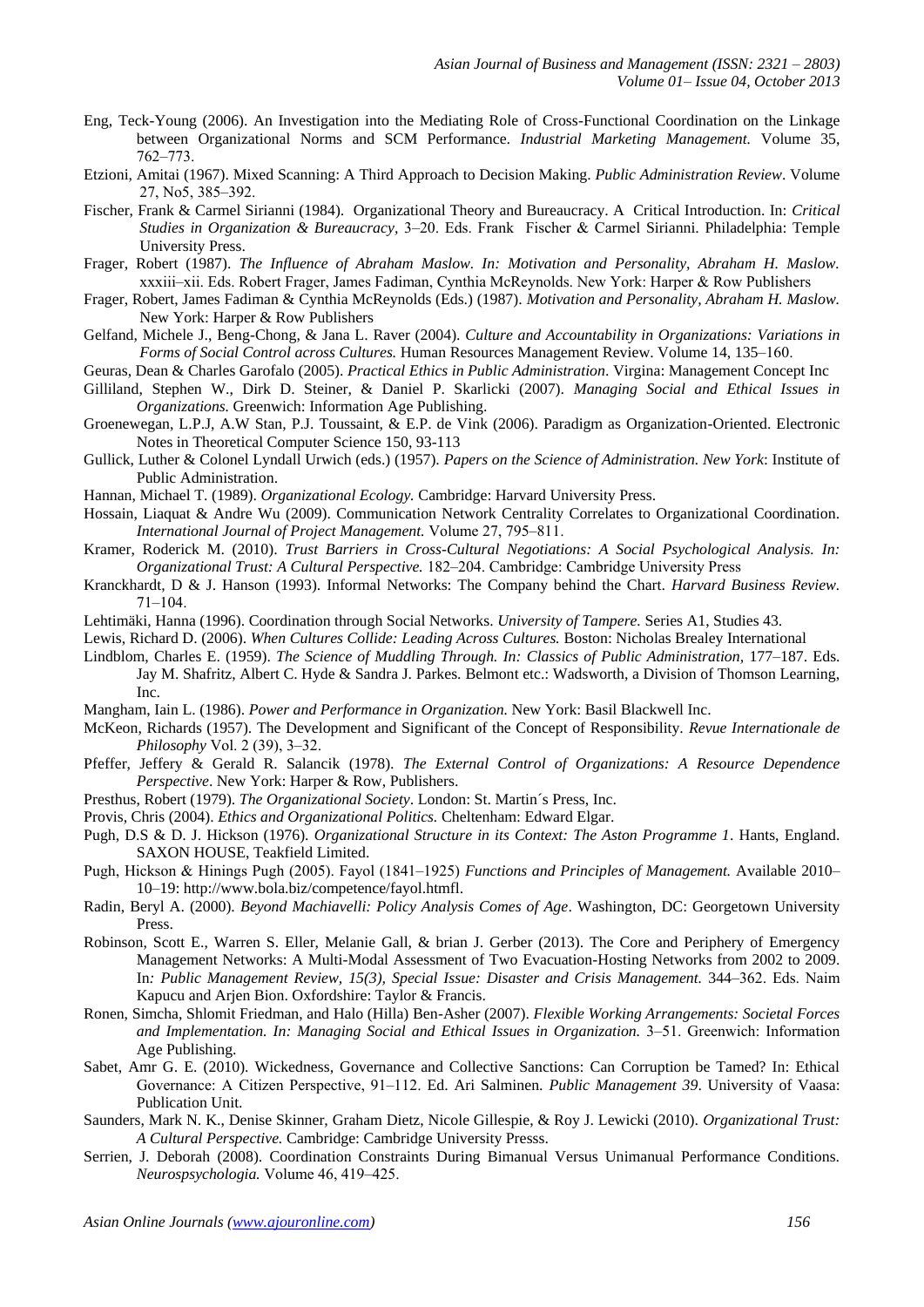- Selznick, Philip (1957). *Leadership in Organization: A Sociological Interpretation.* Berkeley: University of California Press.
- Shaw, Eric (2009). The Consumer and New Labour: The Consumer as King. In: The Consumer in Public Service: Choice, Values, and Difference. 19–38. Eds. Martin Powel, Shane Doheny & Ian Greener. Bristol: The Policy Press, University of Bristol.
- Simon, Herbert (1997). *Administrative Behaviour: A Study of Decision-Making Processes in Administrative Organization.* U.S.A: Simon and Schuster Inc.
- Smith, Ripley L. & Ulrike Schwegler (2010). *The Role of Trust in International Cooperation in Crisis Areas: A Comparison of German and US-America NGO Partnership Strategies. In: Organizational Trust: A Cultural Perspective.* 281–310. Cambridge: Cambridge University Press.
- State Services Commission of New Zealand (2013). *Factors for Successful Coordination: A Framework to Help State Agencies Coordinate Effectively.* Available 2013–08–30: [http://www.ssc.govt.nz/node/2075.](http://www.ssc.govt.nz/node/2075)
- Storey, John (2003). *Signs of Change: 'Damned Rascals' and Beyond. In Leadership in Organizations: Current Issues and Key Trends*. 4‒13. Oxon: Routledge.
- Szilagyi, Andrew D. & Marc J. Wallace (1990). *Organizational Behaviour and Performance.* Glenview: Foresman and Company.
- Taylor, Federick W. (1912). *Scientific Management. In: Classics of Public Administration,* 43–49. Eds. Jay M. Shafritz, Albert C. Hyde & Sandra J. Parkes. Belmont etc.: Wadsworth, a Division of Thomson Learning, Inc.
- Thompson, Fred & Lawrence R. Jones (2007). *Cultural Evolution of Organizations from Bureaucracy to Hyperarchy and Netcentricity: Reaping the Advantages of it and Modern Technology. In: Cultural Aspects of Public Management Reform.* 203‒230. Eds. Kuno Schedler & Isabella Proeller. Amsterdam: JAI Press.
- TutorVista (2011). *Nervous Control in Human Beings.* Available 2011–10–06: [http://www.tutorvista.com/content/science/science-ii/control-coordination/nervous-cont](http://www.tutorvista.com/content/science/science-ii/control-coordination/nervous-control.php) rol.php
- Tzoumas, Vasileios, Christos Amanatidis, & Evangelos Markakis (2012). A Game-Theoretic Analysis of a Competitive Diffusion Process over Social Networks. In: *Internet and Network Economics, 1‒14. Ed. Paul W. Goldberg. 8th International Workshop, Wine 2012 Liverpool, UK, December 10-12, 2012 Proceedings.* London: Springer.
- Viinamäki, Olli‒Pekka (2004). A Theory of Coordination and Its Implication on EU Structural Policy: A Comparative Study of the Challenges for Coordination in Structral Funds in Finland, Ireland and Sweden. Administrative Science No. 132. Vaasa: University of Vaasa/Publication Unit.
- Weber, Max (1922). *Bureaucracy. In: Classics of Public Administration*, 50–63. Eds. Jay M. Shafritz, Albert C. Hyde & Sandra J. Parkes. Belmont etc.: Wadsworth, a Division of Thomson Learning, Inc.
- Winter, Gibson (1966). *Elements for a Social Ethics.* New York: Macmillian.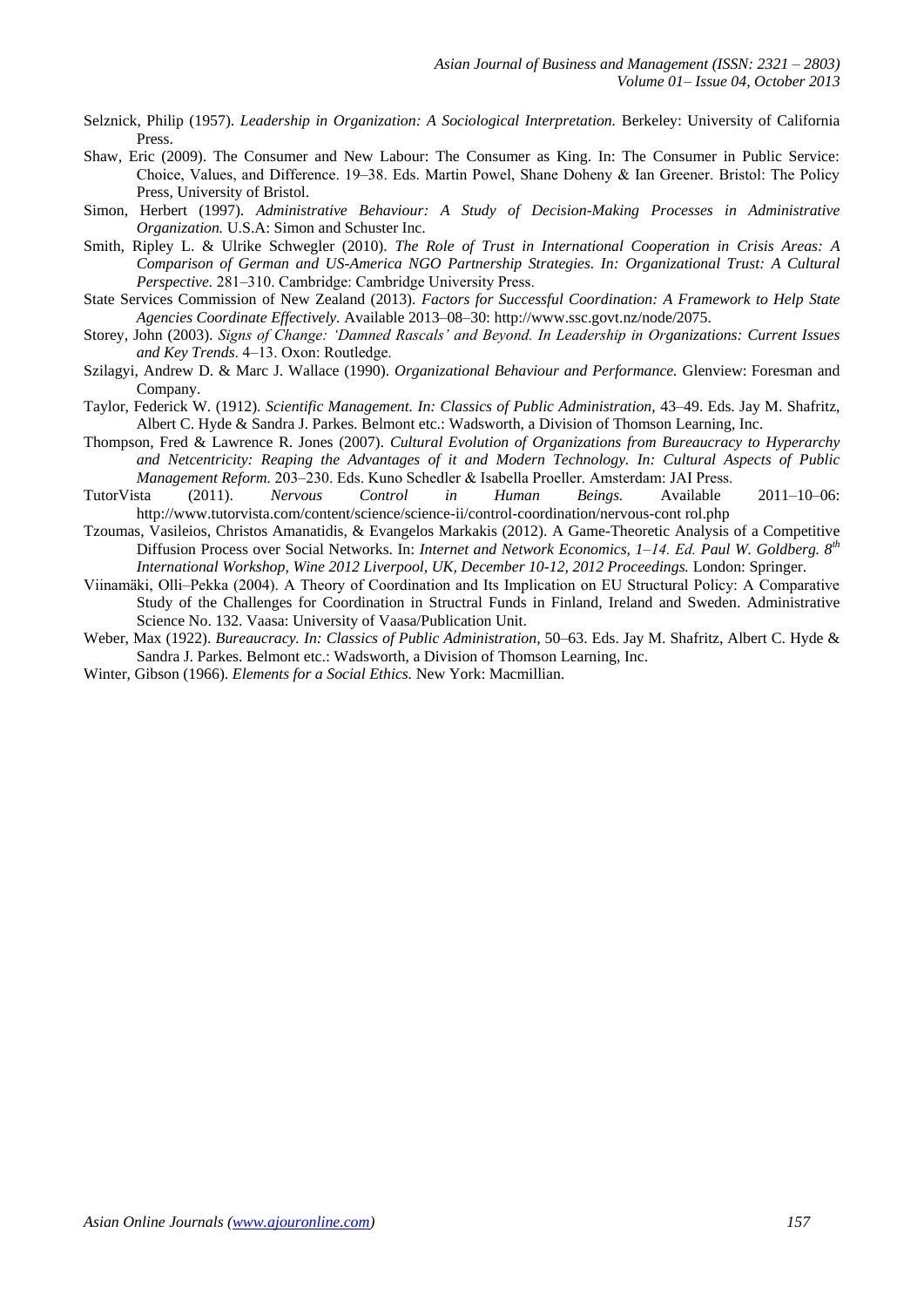| <b>Authors and Literatures</b>                                                                                                                                                                                                                                                                                | <b>Assumptions</b><br>Main<br>about  <br><b>Coordination and Organization</b>                                                                      | Main Assumptions about Trust<br>and Performance                                                                                        |
|---------------------------------------------------------------------------------------------------------------------------------------------------------------------------------------------------------------------------------------------------------------------------------------------------------------|----------------------------------------------------------------------------------------------------------------------------------------------------|----------------------------------------------------------------------------------------------------------------------------------------|
| D.S. Pugh & D.J. Hickson (1976).<br>Organizational Structure in its Context. Hants,<br>England: SAXON HOUSE, Teakfield Limited.                                                                                                                                                                               | The renewal of continuity is<br>function<br>of<br>main<br>one<br>coordination<br>in<br>an<br>organization.                                         | Trust as an enhancer<br>of<br>performance<br>has<br>been<br>crucial<br>all<br>in<br>of<br>eras<br>civilization.                        |
| Jeffery Pfeffer & Gerald R. Salancik (1978).<br>The External Control of Organizations: A<br>Resource Dependence Perspective. New York:<br>Harper & Row, Publishers.                                                                                                                                           | Coordination<br>between<br>organizations<br>with<br>goes<br>requirements for controlling<br>interdependence that leads to<br>merger and growth.    | Making<br>provision<br>for<br>performance<br>by<br>starts<br>creating an atmosphere of<br>intra and inter organizational<br>trust.     |
| Presthus Robert (1979). The Organizational<br>Society. London: St. Martin's Press, Inc.                                                                                                                                                                                                                       | Organizations<br>miniature<br>are<br>societies that need coordination<br>in order to avoid milieu.                                                 | Trust serves as a positive<br>alternative<br>to<br>result<br>achievement<br>amidst<br>imperfect competition and<br>hijacked end goals. |
| Frank Fischer & Carmel Sirianni (1984).<br>Organizational Theory and Bureaucracy. A<br>Critical Introduction. In: Critical Studies in<br>Organization & Bureaucracy, 3-20. Eds. Frank<br>Fischer & Carmel Sirianni. Philadelphia:<br>Temple University Press.                                                 | The<br>reinvention<br>of<br>ideal<br>is<br>structures<br>what<br>makes<br>coordination to be a very<br>strategic<br>concept<br>to<br>organization. | Trust is the performance<br>bridge between<br>superiors<br>and subordinates<br>in<br>an<br>organization.                               |
| Donald Chisholm (1989). Coordination without<br>Hierarchy: Informal Structures in<br>Multiorganizational Systems. Berkeley:<br>University of California Press.                                                                                                                                                | Main rational ideas/decisions<br>in an organization emerge and<br>materialize<br>through<br>the<br>coordination framework.                         | Trust<br>possible<br>makes<br>coordinative<br>arrangements<br>through informal channels<br>that enhance outcomes.                      |
| Michael T. Hanna & John Freeman (1989).<br>Organizational Ecology. Cambridge: Harvard<br>University Press.                                                                                                                                                                                                    | Coordination<br>the  <br>answers<br>questions<br>of<br>organizational<br>diversity.                                                                | Trust shapes the structures<br>of organizations over a long<br>time span that also enhances<br>performance.                            |
| Ahrne Göran (1990). Agency and<br>Organization: Towards an Organizational<br>Theory of Society. London: Sage Publications.                                                                                                                                                                                    | Coordination<br>is<br>part<br>organization,<br>because<br>institution cannot grow<br>itself or in isolation.                                       | of Trust is an ideal part of<br>an   participation that improves<br>by collective and collaborative<br>outcomes.                       |
| Andrew D. Szilagyi & Marc J. Wallace (1990).<br>Organizational Behaviour and Performance.<br>Glenview: Foresman and Company.                                                                                                                                                                                  | Coordination is the framework<br>for intergroup performance in<br>an organization.                                                                 | Trust is an attitude that<br>enhances<br>effective<br>communication<br>and<br>organizational performance<br>between intergroup.        |
| Michael J. Enright (1995). Organization and<br>Coordination in Geographically Concentrated<br>Industries. In Naomi R. Lamoreaux, & Daniel<br>M.G. Raff (Eds.), Coordination and<br>Information: Historical Perspectives on the<br>Organization of Enterprise (103-146).<br>Chicago: Chicago University Press. | Coordination serves as a bridge<br>for trust and performance<br>among competing groups.                                                            | Trust establishes focus for<br>competitive advantage                                                                                   |

# Table 1: A Selection of Literature on Coordination, Organization, Trust, and Performance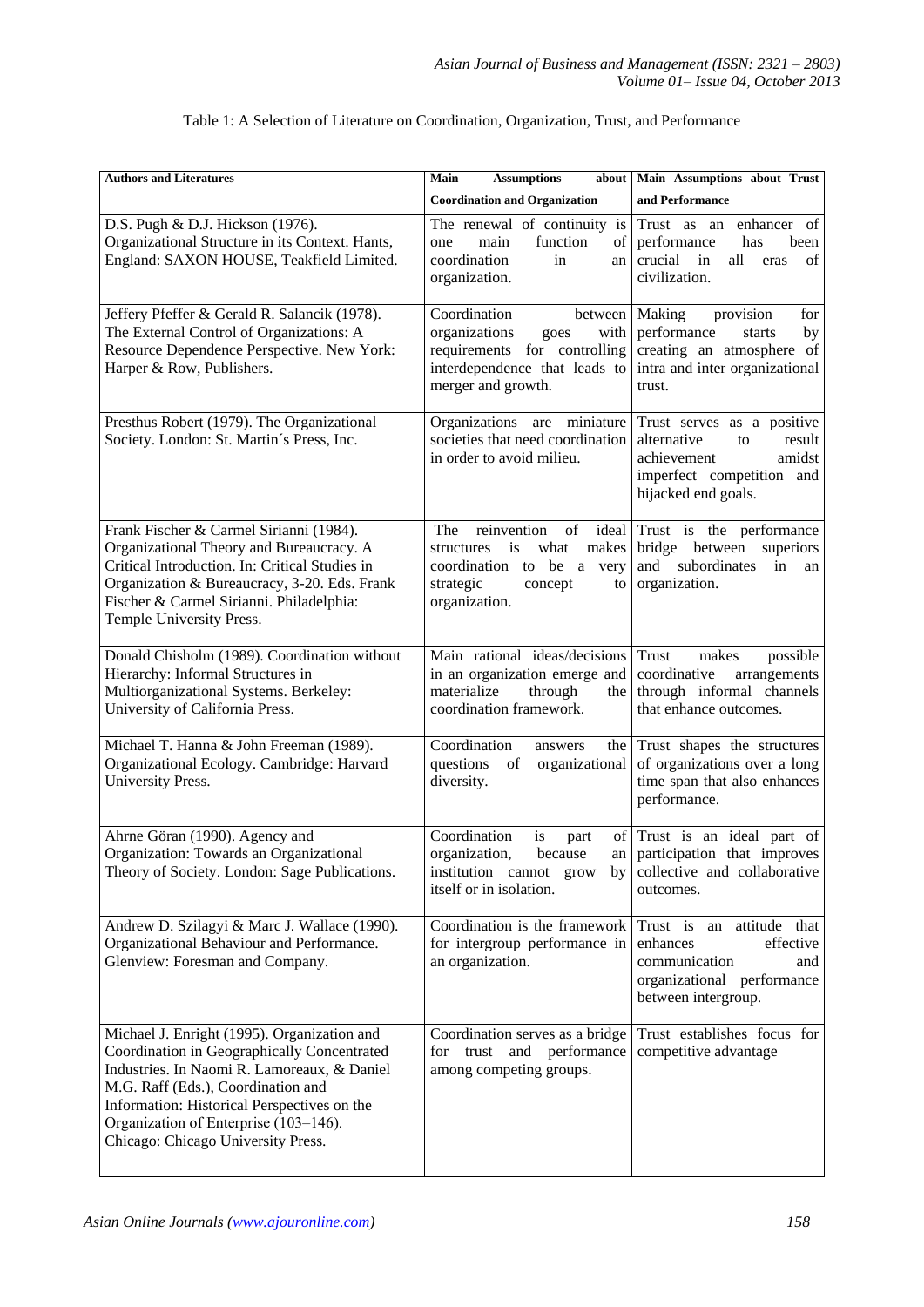| Ching, Chee, Clyde W. Holsapple, & Andrew B.<br>Whinston (1996). Toward IT Support for<br>Organizations.<br>Coordination<br>in<br>Network<br>Information & Management 30, 179-199.                                                                                                                                         | Coordination<br>increases<br>structural effectiveness<br>and  <br>responsiveness<br>in<br>an<br>organization;<br>especially<br>in<br>extremely<br>turbulent<br>environment.                           | Trust is the foundation of<br>reciprocity that increases<br>organizational outcomes.                                      |
|----------------------------------------------------------------------------------------------------------------------------------------------------------------------------------------------------------------------------------------------------------------------------------------------------------------------------|-------------------------------------------------------------------------------------------------------------------------------------------------------------------------------------------------------|---------------------------------------------------------------------------------------------------------------------------|
| Hanna Lehtimäki (1996). Coordination through<br>Social Networks. University of Tampere,<br>$A1(43)$ .                                                                                                                                                                                                                      | Coordination<br>reduces  <br>uncertainty through informal<br>and formal mechanisms.                                                                                                                   | Trust institutionalizes words<br>with actions.                                                                            |
| Herbert A. Simon (1997). Administrative<br>Behaviour: A Study of Decision-Making<br>Processes in Administrative Organizations.                                                                                                                                                                                             | Coordination which can be<br>substantive or procedural helps<br>establishing<br>lines<br>in<br>of<br>authority and specification of<br>duties in an organization.                                     | Trust is the beginning of<br>that enriches<br>satisfaction<br>performance<br>from<br>a<br>decision-making<br>perspective. |
| John Storey (2003). Signs of Change:<br>'Damned Rascals' and Beyond. In John Storey<br>(Ed.), Leadership in Organizations: Current<br>Issues and Key Trends (pp. 4-13). Oxon:<br>Routledge.                                                                                                                                | Coordination connects roles<br>among intra-and inter groups.                                                                                                                                          | Trust creates expertise along<br>with strategic contents.                                                                 |
| Olli-Pekka Viinamäki (2004). A Theory of<br>Coordination and Its Implications on EU<br>Structural Policy: A Comparative Study of the<br>Challenges for Coordination in Structural Funds<br>in Finland, Ireland, and Sweden. ACTA<br>WASAENSIA No. 132, Administrative Science 9.<br>University of Vaasa: Publication Unit. | is<br>Coordination<br>interrelations<br>of functions,<br>structures,<br>and<br>resources<br>within<br>and<br>outside<br>an<br>organization.                                                           | the Trust enhances stability that<br>on the other hand positively<br>affects structural efficiency.                       |
| Groenewegan, L.P.J, A.W Stan, P.J. Toussaint, &<br>E.P. de Vink (2006). Paradigm as Organization-<br>Oriented. Electronic<br><b>Notes</b><br>in<br>Theoretical<br>Computer Science 150, 93-113                                                                                                                             | Intra- and inter components Positive<br>consistency is determine<br>by <sub>l</sub><br>coordination<br>in<br>an I<br>organization.                                                                    | performance<br>behaviour is established by<br>trust in an organization.                                                   |
| Richard D. Lewis (2006). When Cultures<br>Collide: Leading Across Cultures. Boston:<br>Nicholas Brealey Publishing                                                                                                                                                                                                         | People of different values are Trust helps in strengthening<br>best managed through the outcome and productivity<br>coordination network in a that would naturally be<br>multicultural establishment. | difficult to realize.                                                                                                     |
| Eva Beuselinck, Koen Verhoest, & Geert<br>Bouckaert, (2007). Reforms of Central<br>Government Coordination in OECD-Countries<br>for Cross-National Unifying Processes? In Kuno<br>Schedler & Isabella Proeller (Eds.), Cultural<br>Aspects of Public Management Reform (pp.<br>77-109). Amsterdam: JAI Press.              | well-coordinated<br>A<br>often<br>organization<br>is<br>considered to be at advantage<br>over others.                                                                                                 | Trust is a foundation for<br>performance, because it is an<br>instrument throughout time.                                 |
| Arshinder, Arun Kanda & S.G. Desmukh<br>(2008). Supply Chain Coordination:<br>Perspectives, empirical studies and research<br>directions. Int. J. Production Economics 115,<br>316-335                                                                                                                                     | Coordination determines intra-<br>organizational<br>and<br>inter<br>relationships and performance<br>measures.                                                                                        | Performance<br>enhancement<br>within a network framework<br>is a function of cooperation<br>generated by trust.           |
| Lambert Uyi Edigin (2009). Organizational<br>Theories: A Conceptual Analysis. The<br>Nigerian Journal of Politics and Public Policy,<br>$5, (1 \& 2), 64-75.$                                                                                                                                                              | Coordination<br>defines<br>'how'<br>and 'who' to accomplish a<br>task.                                                                                                                                | establishes<br>rational<br>Trust<br>for<br>structure<br>result<br>achievement.                                            |
| Amr G.E. Sabet (2010). Wickedness,                                                                                                                                                                                                                                                                                         | Collective responsibility is tied Social                                                                                                                                                              | enhances<br>trust                                                                                                         |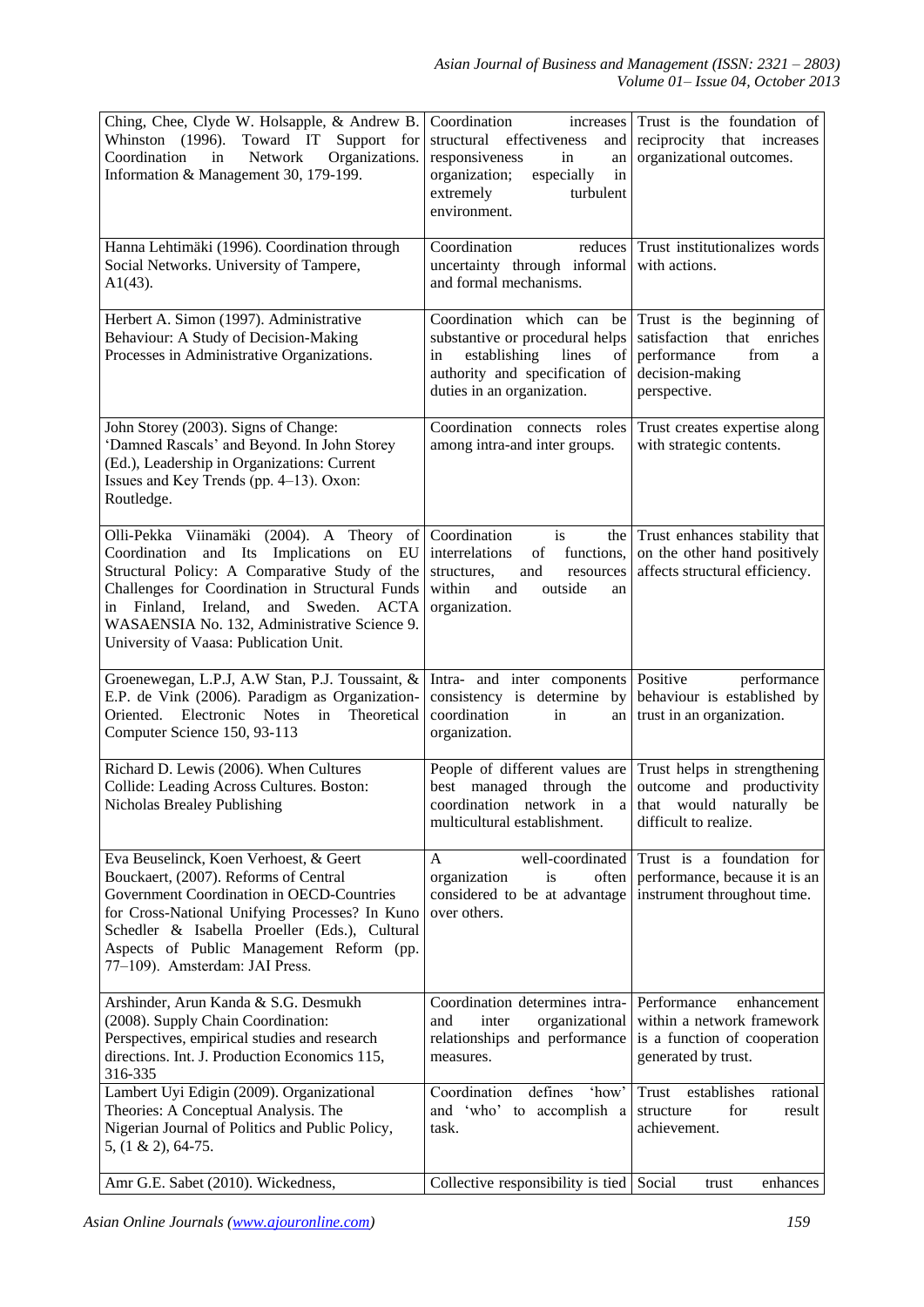| Governance and Collective Sanctions: Can<br>Corruption be Tamed? In: Ethical Governance:<br>A Citizen Perspective, 91-112. Ed. Ari<br>Salminen. Public Management 39. University<br>of Vaasa: Publication Unit.                                                                                                                                         | to social structures.                                                                                                                                                                            | reputation building.                                                                                                                              |
|---------------------------------------------------------------------------------------------------------------------------------------------------------------------------------------------------------------------------------------------------------------------------------------------------------------------------------------------------------|--------------------------------------------------------------------------------------------------------------------------------------------------------------------------------------------------|---------------------------------------------------------------------------------------------------------------------------------------------------|
| Mark N. K Saunders, Denise Skinner, Graham<br>Dietz, Nicole Gillespie, & Roy J. Lewicki<br>(2010). Organizational Trust: A Cultural<br>Perspective. Cambridge: Cambridge<br>University Press.                                                                                                                                                           | Coordination brings together<br>and reconciles incompatible<br>behaviours in organization                                                                                                        | Trust<br>institutes<br>trustworthiness<br>for<br>successful interaction<br>and<br>fruitful collaboration                                          |
| Graham Dietz, Nicole Gillespie, & Chao,<br>Georgia T. (2010). Unravelling the<br>Complexities of Trust and Culture. In Mark<br>N.K. Saunders, Denise Skinner, Graham Dietz,<br>Nicole Gillespie, & Roy J. Lewicki (Eds.),<br>Organizational Trust: A Cultural Perspective<br>(pp. 3-41). Cambridge: Cambridge University<br>Press.                      | Coordination integrates micro-<br>level psychological processes<br>(intrapersonal,<br>interpersonal)<br>dynamics<br>and group<br>with<br>micro-level,<br>societal<br>and<br>institutional forms. | sustainable<br>Trust<br>secures<br>relationship among unequal<br>parties in unclear situation<br>that is characterised<br>by<br>uncertainty.      |
| Daniela Di Cagno & Emanuela Sciubba<br>(2010). Trust, Trustworthiness and Social<br>Networks: Playing a Trust Game when<br>Networks are Formed in the Lab. Journal of<br>Economic Behaviour & Organization, 75,<br>156-167. Retrieved from http://www.ems.bbk-<br>.ac.uk/faculty/sciubba/JEBO_2010.pdf.                                                 | Coordination<br>generates<br>endogenous network among<br>anonymous group                                                                                                                         | Trust generates higher profit,<br>because of focus creation                                                                                       |
| Cason Timothy N., Anya C. Savikhin, &<br>Roman M. Sheremeta (2012). Behavioural<br>spillovers in coordination games. European<br>Economic Review, 56, 233-245.                                                                                                                                                                                          | Coordination helps to structure<br>organizational behaviour along<br>with the external environment.                                                                                              | Accomplishing group<br>task<br>relies<br>the<br>on<br>interdependences generated<br>by trust.                                                     |
| Tutor Vista (2013). Nervous Control in Human<br>Beings. Available 2013-06-20:<br>http://www.tutorvista.com/content/science/scie<br>nce-ii/control-coordination/nervous-control.php                                                                                                                                                                      | Coordination to organization is<br>like a nervous system to the<br>human body.                                                                                                                   | Trust is like shock absolver,<br>it<br>absolves<br>because<br>and<br>utilizes external elements in<br>with<br>internal<br>congruence<br>elements. |
| Scott E. Robinson et al., (2013). The Core and<br>Periphery of Emergency Management<br>Networks: A Multi-modal Assessment of two<br>Evacuation-hosting Networks from 2000 to<br>2009. Public Management Review, 15(3),<br>Special Issue: Disaster and Crisis Management.<br>344–362. Eds. Naim Kapucu and Arjen Bion.<br>Oxfordshire: Taylor & Francis. | Coordination<br>enhances<br>the  <br>participatory networks among<br>emergency organizations.                                                                                                    | Trust has a community value<br>that improves the outcomes<br>of emergency services.                                                               |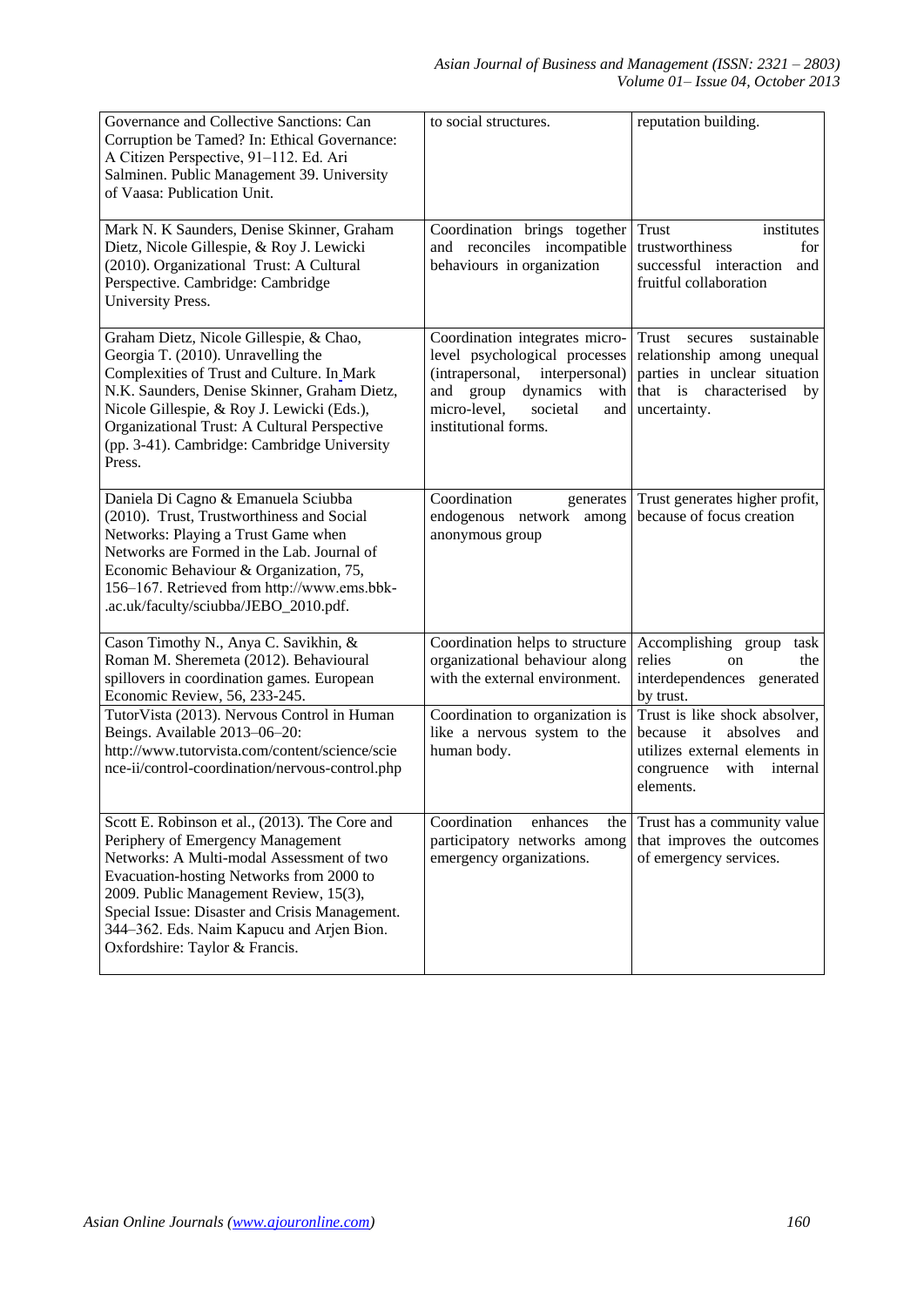| <b>Issues</b>                                                                                             | <b>Implications</b>                                                                                                                                                                                                                                                                                                                                                                                                                                                                                                                                                                                                                                                                                                                                                                   |
|-----------------------------------------------------------------------------------------------------------|---------------------------------------------------------------------------------------------------------------------------------------------------------------------------------------------------------------------------------------------------------------------------------------------------------------------------------------------------------------------------------------------------------------------------------------------------------------------------------------------------------------------------------------------------------------------------------------------------------------------------------------------------------------------------------------------------------------------------------------------------------------------------------------|
| The effective and efficient connections of<br>external<br>organizational<br>and<br>internal<br>components | • Reduction of internal and external complexities and uncertainties<br>in an organization<br>• Productivity increase in an organization<br>• Integration of micro and macro levels dynamics in an<br>organization<br>• Connection of roles among inter and intra organizational groups<br>• Bridging of performance and trust among competing<br>organizational groups<br>• Definition of organizational tasks and ways of their<br>accomplishment                                                                                                                                                                                                                                                                                                                                    |
| The clear definition of internal and external<br>organizational interests and goals                       | • Enhancement of organizational reputation<br>• Utilization of external organizational elements in congruence<br>with internal organizational elements<br>• Establishment of long term foundation for organizational<br>performance and trust<br>• Securing of sustainable organizational relationships among<br>unequal parties in unclear situation, which is often characterised<br>by uncertainty<br>• Institutionalization of actions that help in realizing organizational<br>vision<br>• Generation of high profit through the creation of organizational<br>focus<br>• Creation of organizational expertise along with strategic contents<br>• Establishment of competitive advantage for an organization<br>• Establishment of result oriented structures in an organization |

# Table 2: Main Findings of the study